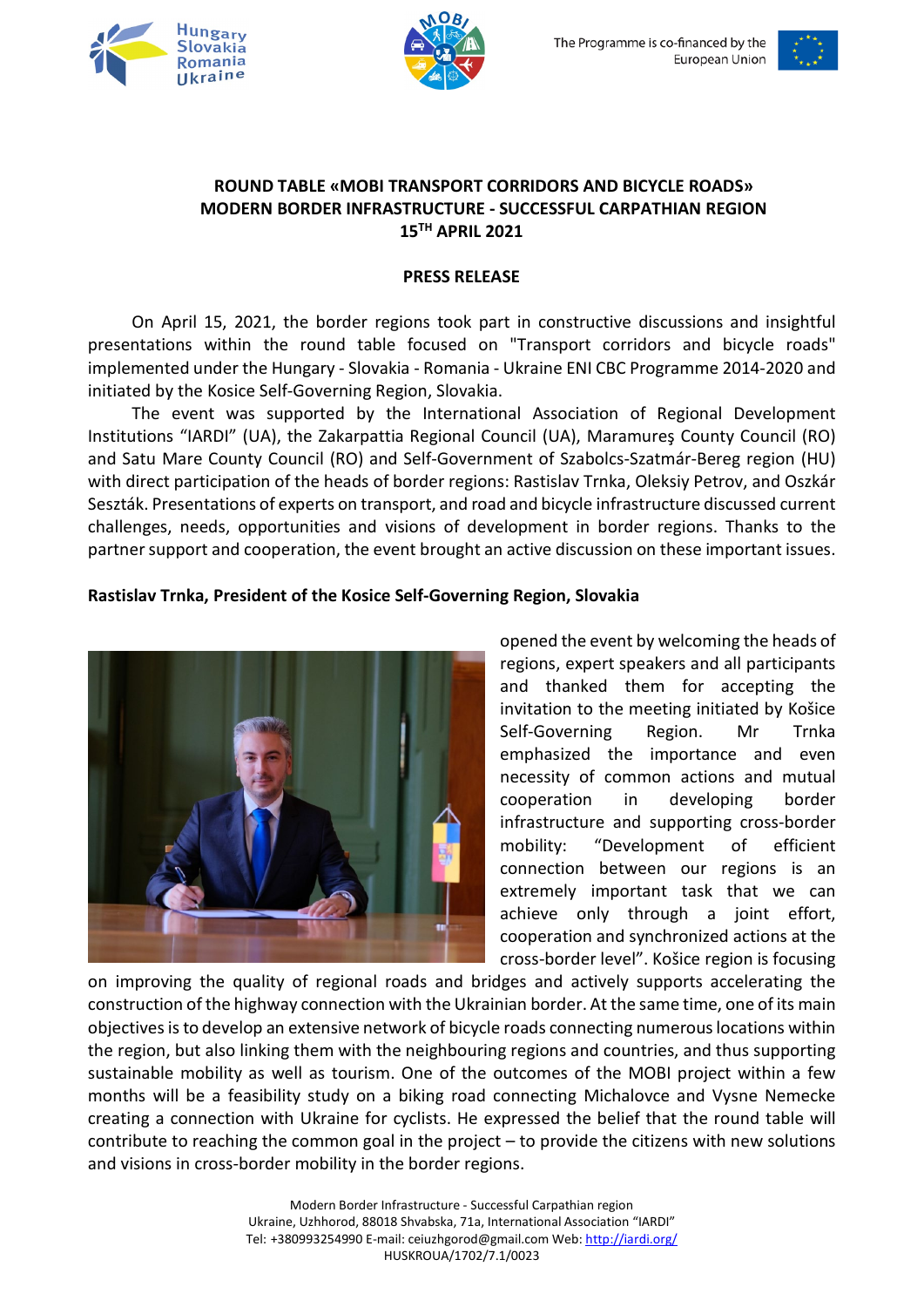





#### **Oleksiy Petrov, Head of the Zakarpattia Regional Council, Ukraine**



thanked the main organizers for initiation and raising this important topic for discussion and informed about the last week's arrival of a small aircraft to Uzhhorod airport within the framework of the MOBI project. He emphasized that Zakarpattia has the largest forest cover in Ukraine, a lot of ecosystems, thus the usage of internal combustion engines is prohibited at the legislative level. This fact contributes to the development of the cycling infrastructure in the region. An important issue that has not been resolved for decades is the lack of cycle paths at international border crossings, with Slovakia, Hungary and Romania.

Zakarpattia oblast is now focusing on the reconstruction of the already existing border checkpoints and the construction of new onesthat would include pedestrian and bicycle crossings. He concluded that it is important to develop border infrastructure in order to enhance mobility of goods and people, and boosting business and tourism.



#### **Oszkár Seszták, President of the General Assembly of Szabolcs-Szatmár-Bereg County, Hungary**

noted that the region is implementing several infrastructural projects of great importance but he also stressed that development does not stop in the county. The logistical conditions of Szabolcs – Szatmár – Bereg region are outstanding thanks to its position bordering Slovakia, Ukraine as well as Romania. Kisvárda – Záhony is the key logistic corridor in the country. In the proximity of Ukrainian border, the construction of one of the largest and most modern logistic terminals connecting Asia with Europe started earlier

this year. One of the county's priorities is also developing and improving intermunicipal connection for bicycle transport into unified network to provide safer conditions for cyclists as well as increase tourist attractiveness of the region. He wished the participants a fruitful debate and expressed hope that borders will be safely reopen soon so that cross-border mobility will start again.

#### **Doru Alexandru Lazăr, Vice President of the Maramureş County Council, Romania**



emphasized the vital importance of the topic, road infrastructure, for development of the communities. Given Maramures' position, the region aims to become a significant business partner for the participating countries. The county has already proven its quality in

Modern Border Infrastructure - Successful Carpathian region Ukraine, Uzhhorod, 88018 Shvabska, 71a, International Association "IARDI" Tel: +380993254990 E-mail: ceiuzhgorod@gmail.com Web[: http://iardi.org/](http://iardi.org/) HUSKROUA/1702/7.1/0023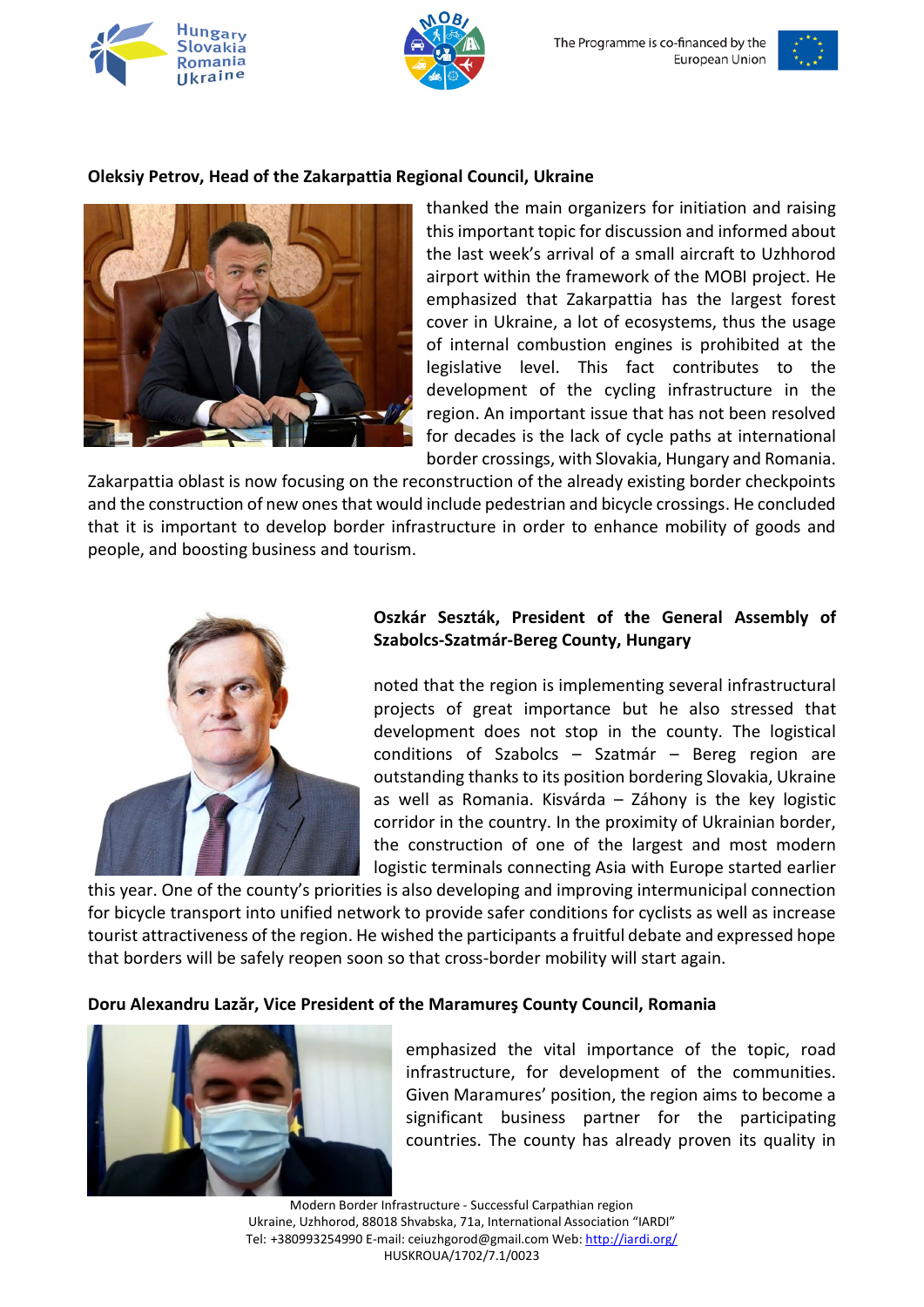





industrial design, furniture production, tourism and organic farming. To reach the goal, Maramures needs to

develop infrastructure in order to create simple and fast connection with other regions – several projects on developing the road infrastructure are now in progress. One of the main objectives is to build an express road connecting Maramures with the European motorway network and enhancing business and tourism, but also developing county roads and tourist roads. "Only through close collaboration with neighbouring regions, coherent infrastructure project can be developed". The joint mobility plan will have a major impact on the communities and balanced development of regions. He also stressed the importance to focus also on cooperation in topics such as digitalization, environmental issues or health.



## **Cristina Stern, Executive director of Regional development dept., Satu Mare County, Romania**

noted that it is essential to remove obstacles and stimulate cross-border cooperation. Better knowledge of reality in border areas is useful in this effort. Crossborder projects have had significant impact on citizens in many areas of life – transport, security, education, energy, health or job opportunities. The project MOBI

is an instrument for developing cross-border economic cooperation and brings an added value of sharing mutual knowledge, needs and priorities in border areas. The meeting is a great opportunity to create connection between our objectives. It would not be possible to reach these goals without participation and collaboration of partners.

# **Nataliya Nosa, Executive Director of International Association of Regional Development**



# **Institutions, Ukraine**

introduced the project MOBI to the participants of the meeting. She presented the main objective, which is creating a sustainable platform for effective cross-border mobility of people and goods by improving transport and border infrastructure and public lines connections, strengthening cooperation between self-governments and professional organisations aimed at transport and border infrastructure development. To reach the objective, it is important to balance and synchronize

activities at different sides of borders. Mutual cooperation is supported by active meetings, round tables and workshops on essential topics. Nataliya presented activities of Ukrainian, Slovakian, Hungarian and Romanian partners within the project. Besides developing several feasibility studies, joint mobility plan is the outcome all the partners are working towards. As a result of the project, the mobility of goods will increase, the business will become more mobile and due to economic development and improved infrastructure, increase in number of tourists and visitors in border regions is expected.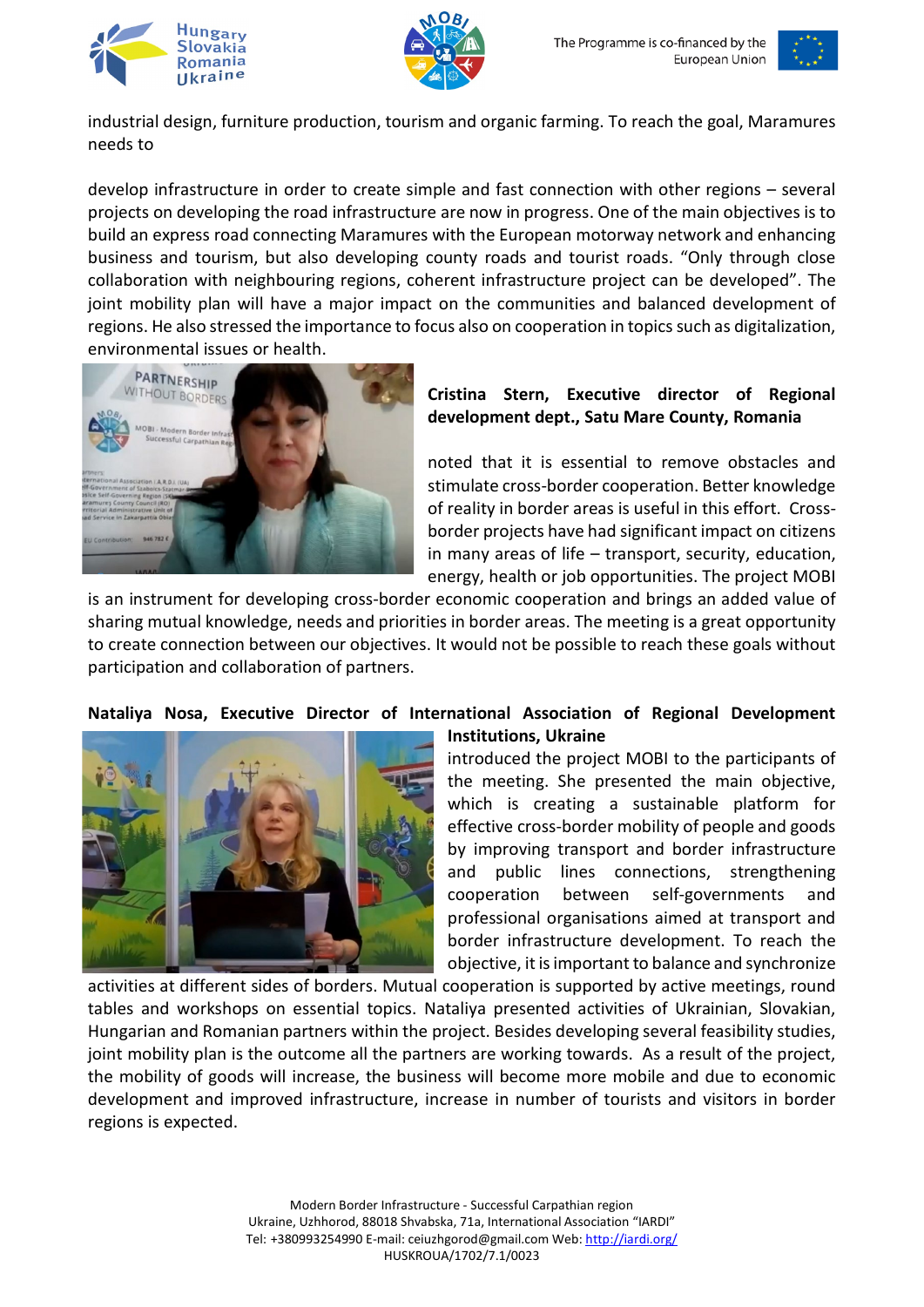





## **After the opening speeches Panel discussions: "Transport corridors and bicycle roads – challenges, opportunities and perspectives of development" began**.

## **Miroslav Fazekas, Transport department of Kosice self-governing region (SK)**

Mr Fazekas provided an overview of road infrastructure in Kosice region and presented its mobility plan, which was completed in 2020. The plan consists of several parts including transport infrastructure. Mr Fazekas focused on transport models and the proposal section with 110 measures. In transport infrastructure, several objectives were identified, for instance building new and developing existing border crossings with Ukraine (e.g. making border crossing Vysne Nemecke – Uzgorod available for cyclists and pedestrians, too). Another significant issue is that the region is currently dealing with the need to build the motorway through Michalovce and Sobrance and connecting them with the Eastern neighbour. Currently, the project is covered by the Ministry of Transport and Construction of the Slovak Republic, but Košice region is putting a lot of effort in accelerating the realization of the motorway.

# **Zinovij Broyde, Ph.D., Senior Researcher, UEAN Corresponding Member, Adviser of the Head of Chernivtsi Regional State Administration (UA)**



presented on revitalization and further development of transfrontier international, interregional and local connections and answering nowadays European Green Deal and Circulating Economy principles. The location of Chernivtsi oblast, Ukraine, practically in the geographical centre of Europe, together with heritage of important historical routes crossing the area, provide good opportunities. Nowadays,

it is important to focus attention on railway transport of goods. Development of the railroads provides a basis for developing regional and local connections. The historical network is now divided between 8 countries and we see discrepancy between transport and existing border crossing infrastructure (lack of border crossings for railway transport). Mr Broyde also briefly introduced the plans for developing contrailer terminals in accordance with the Green Deal. Development of transport and communication infrastructure on the level of trans-European corridors was supported already in 2000 but till now specific plans for realization are still missing, which might hopefully change with Ukraine upcoming presidency of the Danube strategy. All types of communications (roads, railways and airways) should work together. The network already exists, it needs only to be restored, which will make further local development more efficient.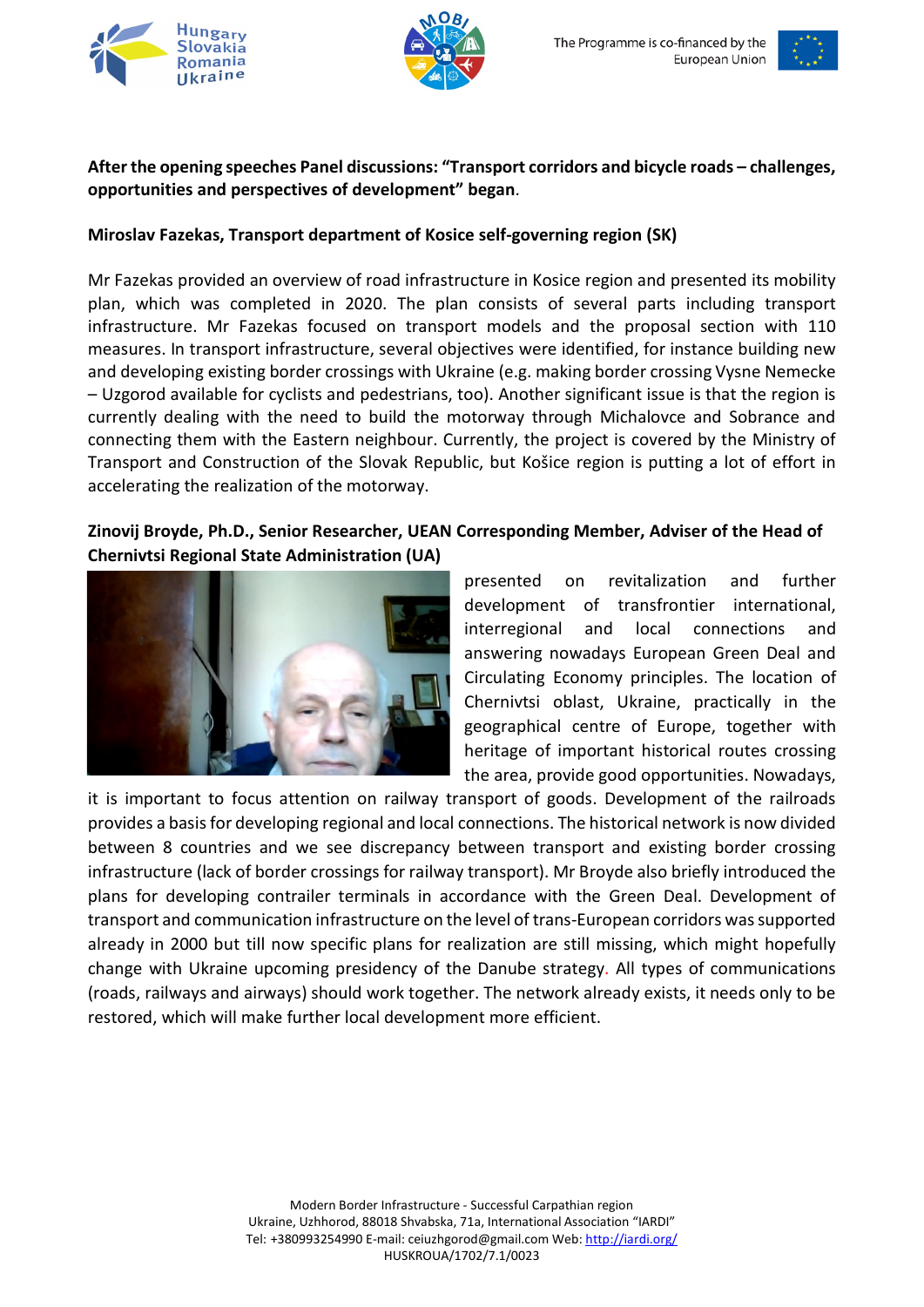







# **Mykola Pihulyak, Regional State Administration of Transcarpathia (UA)**

thanked the organisers for the opportunity to speak about cross-border cooperation in terms of spatial planning. In order to implement modern infrastructure, we need to focus on quality documentation. In Zakarpattia, regional planning is outlined in the Conception and strategy of trans-border connection. Agreements and plans about border crossing

points need to be approved at the state level and implemented at the local level, therefore mutual communication is necessary. Databases and documentation are based on the same principles in all the neighbouring countries, as shown in the specific examples, and Zakarpattia's documentation is synchronized with them. In the near future, though, the documentation will need to be updated to fit the plans for Kosice – Uzhhorod highway, before any construction starts. Another challenge is to deal with new border crossing planned by Slovakia which have not been approved by Ukrainian authorities yet. Zakarpattia has to deal also with landing lane of Uzhhorod airport as currently aircrafts landing at this airport sometimes have to enter airspace of Slovakia due to the proximity of the state border. Zakarpattia is also interested in connection with Via Carpathia network. Mr Pihulyak expressed the will to closely cooperate in the field of territorial planning with European partners and synchronizing territorial mapping, and emphasized that mutual communication is essential when planning any changes in border areas.



## **Roman Karpenko, Road Service in Zakarpattia Oblast (UA)**

presented the current situation of road network in Zakarpattia, which nowadays counts for 926 km. Road service is now focusing on reconstruction of large parts of this network – over the last year, they managed to renovate one third of all roads in the region and for 2021 it is planned to restore 265 km of roads. As Zakarpattia borders with 4 countries, trans-border cooperation is of high priority. One of the most important projects is to continue the

planned highway from Kosice (SK) to Uzgorod and connect it with Mukachevo as well. Road service is already working on necessary steps. There are also plans for connecting Ukrainian M24 with Hungarian M3 highway, which are already approved at the state level. New border checkpoint with Romania is planned in Bila Tserkva, as well, connecting corridors on both sides of the border. Road service is working on developing bike path network along the roads in Zakarpattia, including border areas. This year it is planned to repair the cycle paths on the M06 highway from the village of Kinchesh to the village of Velyki Lazy, on the M26 highway from the Vylok border checkpoint to the village of Tysabyken. In addition, the continuation of this cycle path on the M26 road is within the infrastructure part of our "MOBI" project. In addition, a new cycle path is planned to be built on the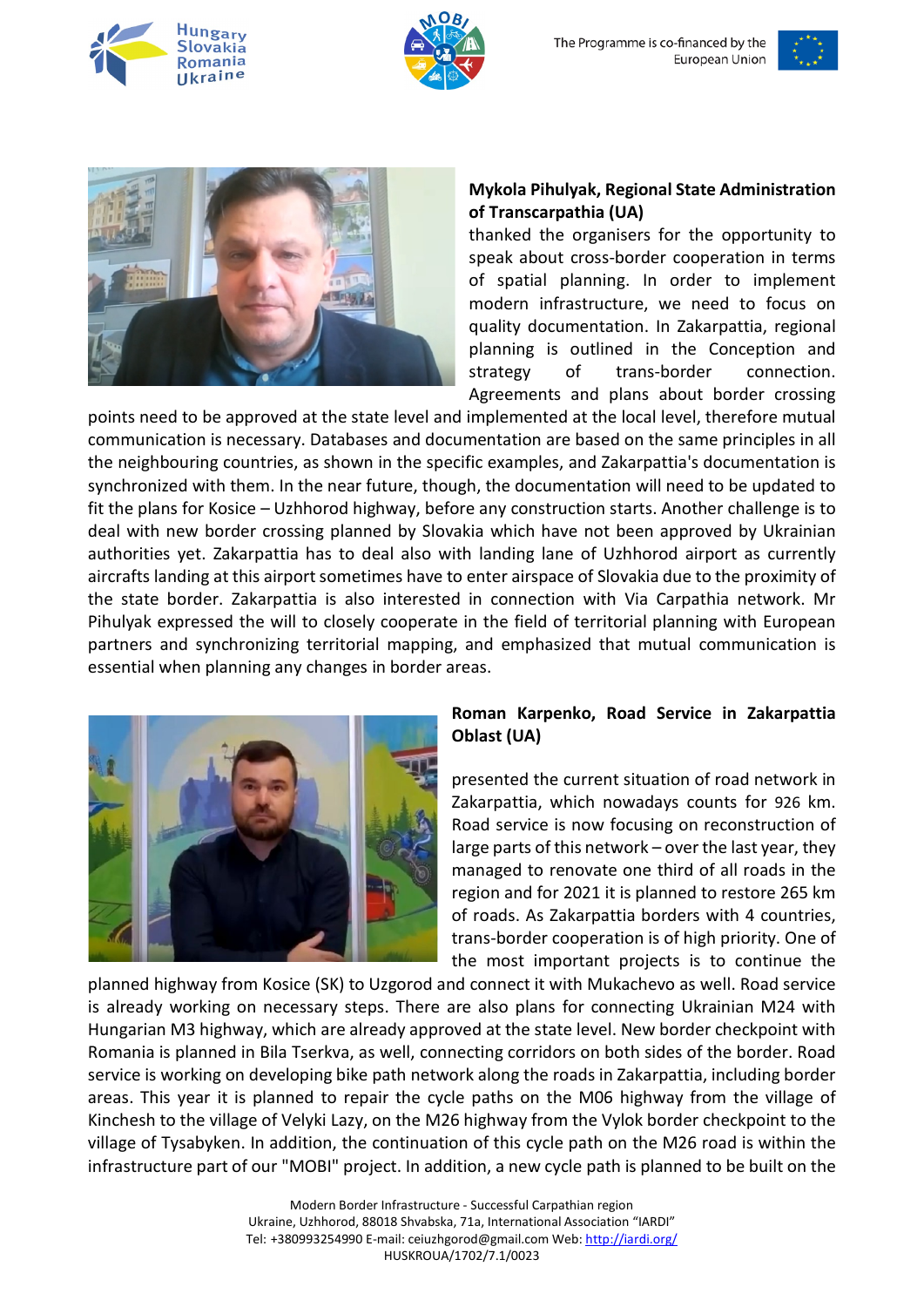





M08 highway from the Ukrainian-Slovak border to the city of Uzhhorod. The development of road infrastructure is one of the priorities of the Presidential

Program "Large Reconstruction", which ensures sustainable and effective cooperation with other government agencies, together with the Road Service, working to make Ukraine a powerful partner of the European Union in transport.

# **Dr. Robert Vass, University of Nyíregyháza, Szabolcs – Szatmár – Bereg County (HU)**

noted that for the county bordering 3 countries, international transport has a significant impact on the life in the region. Its primary goal is to extend the motorway network to the national borders. In the near future, there is a plan to continue in M3 construction to the UA border, and build M34 (to UA) and M49 (to RO) motorways. The investments should bring faster and safer connection with borders, possibly bringing new jobs as well. Besides motorway network, railway lines in Szabolcs – Szatmár – Bereg county were presented. The county has good geographical conditions for this mode of transport and currently, there are 10 railways lines operating. In the past transshipment turnover in Záhony reached up to 17 million tons per year, nowadays it has dropped to 4.5 million tons, but in case of further development, its capacity can be increased to 15 million tons of goods.

# **PhD. Asist. Urb. Reinhold Stadler, Civitta Strategy & Consulting, Maramures County (RO)**

presented the company's portfolio which currently consists of preparing the first sustainable mobility plan at the level of the county. Maramures region is not directly connected with other regions through main corridors. The closest one is the Mediterranean TEN-T Corridor connecting UA and HU with Mediterranean ports. The whole north of Romania lacks connection as the goods are mainly transported in the east-west pattern. National highway network is now prioritized and it includes one project covering Maramures region (Baia Mare – Bistrita – Suceava highway), for which feasability study is being prepared). It is necessary to improve connections with the existing TEN-T network and develop infrastructure in cross border regions. The Next Generation Plan allows for the first time to dedicate money on large infrastructure projects in cycling. 37% of the fund should support projects contributing to the green transition. In new programming period, the cities start to focus on blue-green corridors along the rivers. These new corridors might greatly enhance the quality of life in the cities and increase their attractiveness.

# **Claudia Breban, Executive Director Development and Projects Implementation Direction, Maramures County Council (RO)**

introduced road infrastructure projects that are implemented in Maramures county. The county council manages the infrastructure of the county road network – in total 786 km. Out of that, 98 km have been rehabilitated and 132 km are under rehabilitation. County road rehabilitation is financed from European and governmental funds and implemented by Maramures County Council. As already mentioned before, Maramures's eccentric position negatively effects its competitiveness. Other challenges, especially in urban areas, include inadequate intersections, overcrowded streets, lack of sidewalks and parking lots, poor alternative transport infrastructure and lack of bypasses. Improvement of the infrastructure would support economic growth by attracting investments. The county also plans to establish fast road transport routes with connection to the borders and main urban centres in the country.

#### **Pop Cristian Corneliu, Road and Bridges Maramures Company (RO)**

Modern Border Infrastructure - Successful Carpathian region Ukraine, Uzhhorod, 88018 Shvabska, 71a, International Association "IARDI" Tel: +380993254990 E-mail: ceiuzhgorod@gmail.com Web[: http://iardi.org/](http://iardi.org/) HUSKROUA/1702/7.1/0023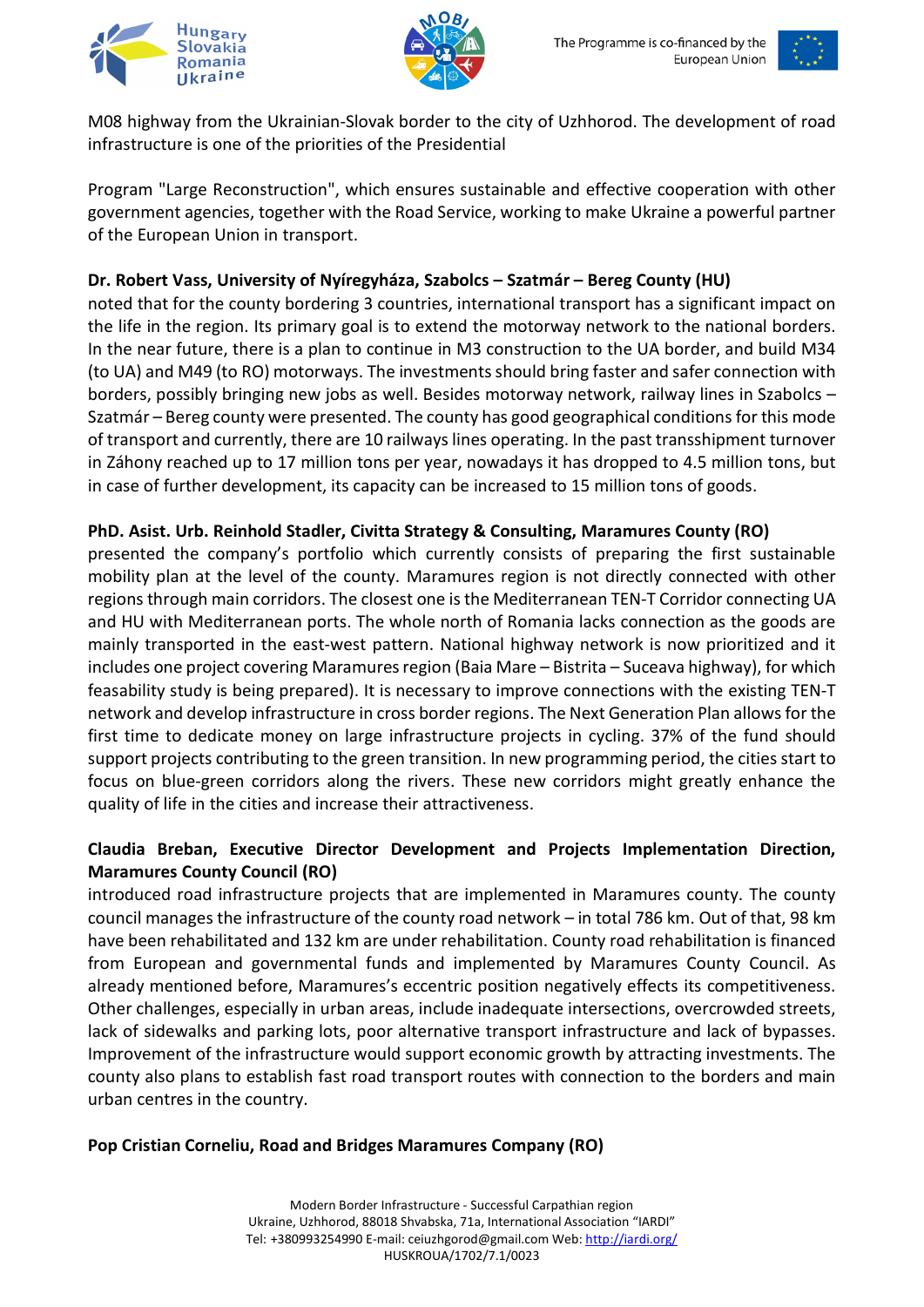





started with presenting the company's main activities and as delegated administrator of the county roads in Maramures accomplishes important activities including construction, maintenance, repairs and restorations of roads after floods, landslides, road accidents, etc. As

noted by Mrs Breban, the county road network consists of 786 km of county roads, on which there are 128 bridges with an opening greater than 5 m. Besides that, the company manufactures and sells its own products such as asphalt, gravel, bituminous products, etc. The company faces some challenges in performing their activities and services, such as insufficient demand, uncertainty of economic environment and atmospheric conditions.

## **Martin Rybar, Office of the Chief Architect, Kosice City Council (SK)**

presented the current situation and strategic plans in supporting sustainable mobility in the city area, especially cycling mobility. He stressed the idea that traffic should be adjusted to the city and not the other way around. Mr Rybar expressed the need of change in thinking as well as approach towards planning transport infrastructure. The city has its space limitations and continuous development of infrastructure to fulfill the constantly growing needs for new roads, more parking space, etc. is a vicious cycle. The city development should not be limited by individual car transport. On the contrary, the city (or region) should be able to create conditions that will put public transport and bicycles into advantage and thus encourage citizens to choose more sustainable modes of transport instead of using cars. For instance, the city now considers reducing the number of car lanes in a frequented zone and replace it by bicycle lanes. Also, positive as well as negative motivation should be applied (e.g. increasing parking fees or paying tolls for entering city centre by car). The efforts should result into more quality public space that actually improves the standard of life, healthier citizens and less pollution, which also contributes to reducing climate change impact.

# **Viera Stupakova, Presov bicycle group Kostitras (SK)**

presented information on project Bike AcceNT (Bicyle accessibility networking territories) which is being implemented in Presov and Kosice regions in cooperation with Ukrainian partners. The main goal of the project is to improve accessibility of Slovak-Ukrainian border region for cyclists. The project includes creating preconditions for improving bike infrastructure (spatial planning and documentation) as well as raising awareness of cycling as an effective and eco-friendly mode of transport. Within the project, main gaps were identified: it is necessary to improve the quality of existing routes, improve access to water sources, increase safety, improve access to information and additional services (e.g. BikePoints), improve the cycle network in border area and enable to cyclists to cross the border at Vysne Nemecke – Uzgorod. Currently, there are over 1,660 km of existing cycle routes for recreational use with cross-border character in Eastern Slovakia, and over 1,400 km planned. Over 460 km of regional cycle routes on Slovakian territory were proposed mainly for recreational purposes, and some for traffic routes, which include: Uzgorod - Michalovce, Velky Bereznij – Ubla – Snina, Velke Selemence – Streda n/Bodrogom. The end of the presentation showed positive examples from practice when building connecting bridges between SK-PL and SK-HU borders within Eurovelo 11 brought a significant increase in the number of cyclists.

# **Lesya Loyko, Head of Agency for Sustainable Development of the Carpathian Region FORZA and Ivan Zinovyev, Head of the Center for Social and Business Initiatives (UA)**

introduced their presentation on the concept of regional network of bicycle routes in Zakarpattia region. The document focuses on both bicycle transport and bicycle tourism at local as well as international level and provides a basis for strategic planning. It follows the principles of ecology,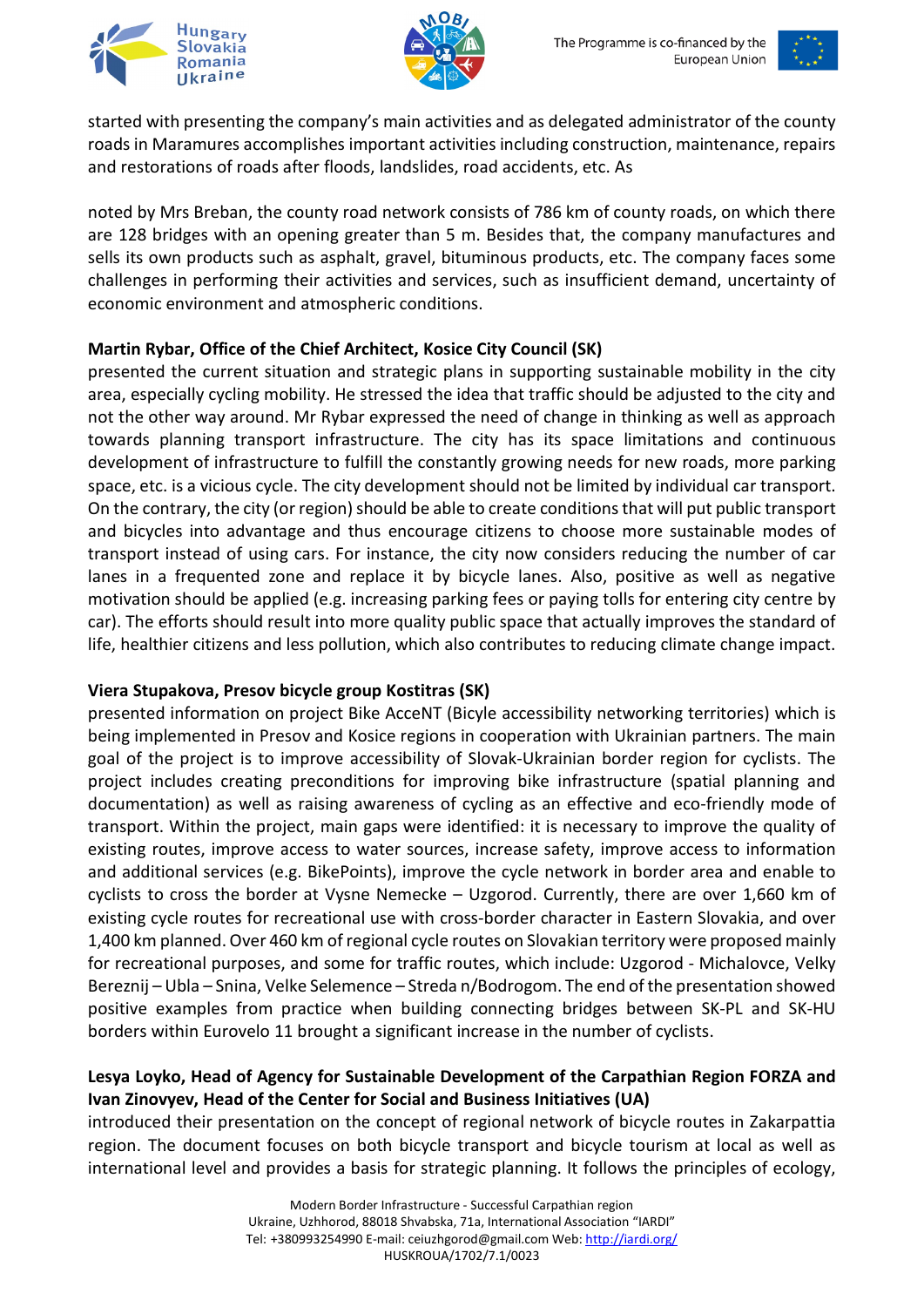





economy, safety and sustainability – it is necessary to keep those in mind to provide comfortable bike roads for cyclists. Unlike in Slovakia or Poland, where infrastructure is at higher levels, the

long-distance routes are not quite functioning in Zakarpattia. Mrs Loyko introduced the concept of long-distance routes connecting Zakarpattia with neighbouring regions and countries, which currently presents a network around 780 km of bike paths in total. One of the main challenges is low support at the level of local authorities, and unequal distribution of related services and infrastructure. Mr Zinovyev continued with the planned network of bike roads in Prykarpattia, Chernivtsi and Ivano-Frankivsk regions of 1,400 km in total that should connect the areas with Zakarpattia as well cross-border regions in Slovakia, Romania and Hungary. The network should support everyday commute as well as tourism. Currently, the focus is on touristic bike roads with connection to Slovakia. Developing cycling infrastructure is good for the environment, it has a positive impact on economy and increases touristic attractiveness of the area. He expressed belief that these concepts will contribute to developing sustainable mobility plans of the regions as well as spatial planning documents at local levels.

## **Lyudmyla Kozlovska, expert, Zakarpattia Oblast (UA)**

described the current situation at Ukrainian border checkpoints and their availabilty to cyclists. In the past, not much attention was paid to development of border crossing infrastructure specifically for bicycle transport. Several crossings are open to cyclists anyway and provide various levels of infrastructure. In some, border crossing is regulated by signs, but separate bike lanes are missing. The reconstruction plans for one of the biggest border crossings in Luzhanka (UA-HU) aim to fulfil all the modern standards with dedicated bicycle infrastructure. The crossing borders in Mali Selmentsi, similarly to Maly Bereznyy (UA-SK) are currently closed because of Covid, but before they were actively used by cyclists for recreational purposes or family visits. She also expressed the necessity to reopen another border crossing with Slovakia, Uzhohrod-Vysne Nemecke, to cyclists and pedestrians, too as it is currently serving only to automobile transport. After reconstruction, this checkpoint will provide separate lanes for bicycles. Only recently started Ukrainian legislation and documents recognize cycling infrastructure as an important part of any construction processes and new standards and regulations have been implemented. In 2018, documents defining requirements for building and developing bike infrastructure were introduced and finally, requirements for minimum capacity and traffic intensity in order to provide dedicated cycling infrastructure at border crossings were cancelled. Now it is time to start thinking about making border crossing not only car friendly, but also cyclists- and pedestrians friendly.



#### **Dr. Zsolt Horcsik, Szabolcs – Szatmár – Bereg County (HU)**

presented the current situation as well as future perspectives of cycling in Szabolcs-Szatmár-Bereg county. The network of cycling routes in Hungary is constantly growing. Before 2000, the cycling routes served for local purposes without intention to build an international network. After announcing the Ministry of National

Development's plan in 2015 to build 1,500 km of bike paths has led to the increase of bike users (from 19% to 22%). The impact of covid epidemy on the proportion of bike users might be even higher (after the covid the numbers might be higher). The main objectives of building cycling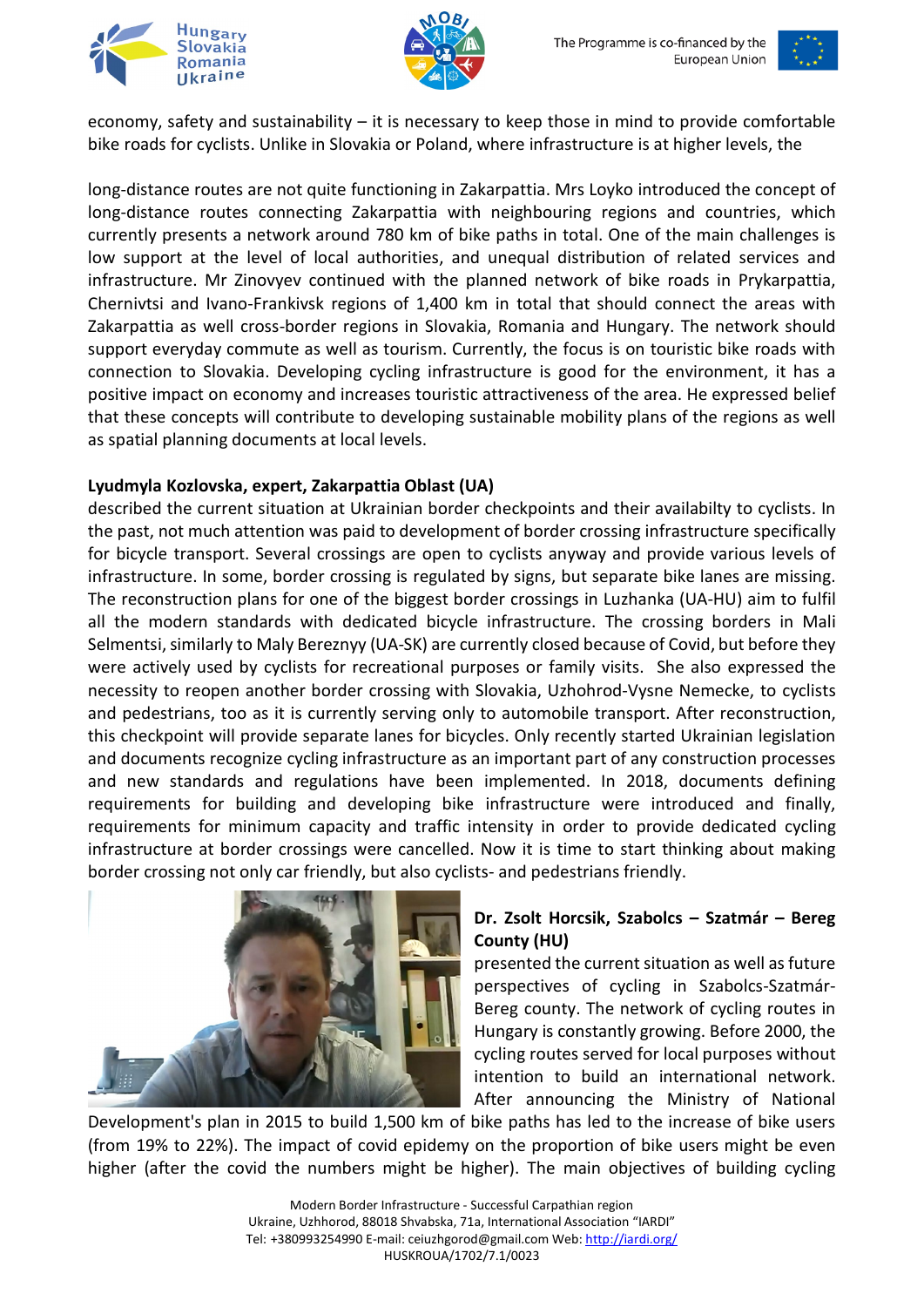





infrastructure are to increase road safety, provide better connections with tourist attractions, helping the environment and improving the quality of life. Thanks to the long bicycle routes, the upper part of the region is

getting more attention from tourists and is becoming a prominent tourist destination. The strategy of cycling tourism development considers tourism strategies at national and international level. Besides tourism, the network serves for traffic purposes for locals. The length of routes in the county has doubled in last 10 years. Over 120 km of planned routes are already licensed. A good example of cooperation between municipalities is Medieval Church Route strengthening the local unity. One of the waysto motivate municipalities and companies to take concrete steps is rewarding them with bike-friendly awards for increasing acceptance of cycling in the area.



## **Attila Deák, Member of the Executive Board of the Hungarian Cycling Tourism Association, Szabolcs – Szatmár – Bereg County (HU)**

noted there have been significant changes in cycling tourism in the county since 2016, when Upper Tisza region was defined as an important tourist destination. More attention has been reflected in tourism development, whilst cycling tourism has been regarded as an essential part. In the last 10

years, it has been significantly intensified. Nowadays, around 300km of asphalt bike roads can be found in the Upper Tisza region, one of the most complex networks in Hungary. A great deal of these roads was originally built for flood protection. One of the most important tasks was to improve signing and navigation implemented in 2020. Currently, they are dealing with the lack of bikefriendly services (tourist centres and resting points). Thanks to HU and EU funds, many new info centres with resting places will be ready this year, often close to historic monuments or connected with water tourism attractions. Instead of building new infrastructure, existing infrastructure should be adjusted to local needs (by reconstructing existing buildings). Extra services, such as bike rentals and assisting service will be available. Infrastructure development goes hand in hand with product development (theme routes, guided tours cycling camps). Cycling is also a great way to motivate children and catch their attention in exploring the region.

# **Andronic Radu, Expert of Satu Mare County Council (RO)**

presented the current situation of cycling mobility in Satu Mare county. Mr Radu pointed out that cycling as a mode of transport is thanks to its specifics in line with EU strategies and directives and also that its success is strongly connected to infrastructure development. Cycling is crucial in all regional mobility strategies. Towns and cities have their investment plans regarding cycling infrastructure, but infrastructure is missing in rural areas (except cross-border related projects). Cycling in Satu Mare city itself has 12% modal share, but there is still coherent infrastructure missing and traffic collisions are also a problem. Often times, bike lanes are used by cars or pedestrians. Other urban areas in the county face similar challenges with very low development of dedicated infrastructure. Guidelines for future cycling infrastructure were presented as urban municipalities are currently working on new mobility plans with cycling being in focus. In Satu Mare, the plan is to encourage cycling mobility not only by building a coherent network of bike roads but also by promoting bike sharing, providing more bike parking space and supporting intermodality (in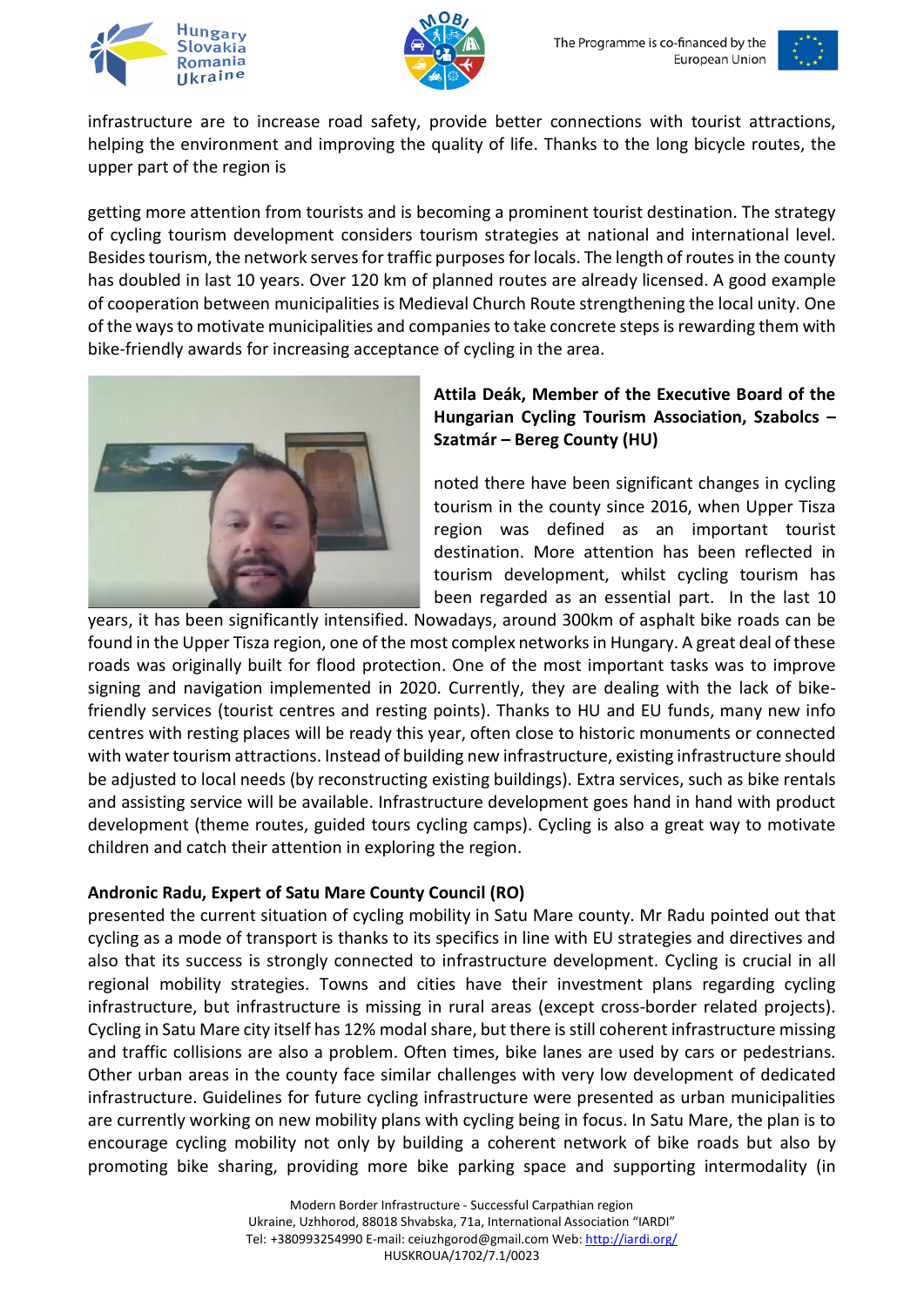





combination with buses or trains). One of the future projects in this area is also creating cycling infrastructure promoting natural and historical heritage in the county financed by EU.

## **In conclusions session, Michaela Liţe, representative of Maramureş County Council (RO)**,



was impressed by the presentations which were interesting and inspirational. Maramures County Council was happy to announce they finally have consultants helping them with CBC mobility plan. The county council looks forward to useful and beneficial cooperation.



#### **Brigitta Laszló, Szabolcs – Szatmár – Bereg County (HU)**

also evaluated the meeting very positively and appreciated lots of interesting information presented. She thanked the presenters and interpreters especially from Hungary. The project is going very well so far and she looks forward to the next meeting.

#### **Stern Felicia Cristina, Territorial Administrative Unit Satu Mare (RO)**

thanked for the opportunity to take part in the round table which brought a chance to improve everybody's knowledge on transport corridors and bicycle roads. The guests, partners and experts presented information that gave an added value to the project. The presentations confirmed the need to cooperate and implement cross-border projects that result in increasing living standards of citizens of border regions.

#### **Nataliya Nosa, Executive director of International Association of Regional Development Institutions, IARDI (UA)**

thanked to all speakers of the round table for their professional presentations of great informative value. It is a big challenge for project partners now to collect all the information and bring a synchronized approach on all sides of the borders. We learnt about strategies at microregional level and it is important to unite our mobility plans with understanding current as well as future financial instruments available. The upcoming event will be focused especially on these instruments under the new programme period. The event is initiated by Zakarpattia Region and is organised in cooperation with Association of European Border Regions, with support of partners of the MOBI project from Slovakia, Hungary, Romania and Ukraine. The conference will be held on 14th-15th June 2021 with participation of ministries and institutions at national levels.

**Monika Sivulic, Regional development department of Kosice Self-Government Region**, thanked all the presenters and guests for participating in the round table and to the partners for cooperation in organizing the event. The participants had the opportunity to hear and share lots of interesting insights and inspirational presentations. Kosice self-governing region expressed the belief that all the received information will be utilized in practice and implemented in the efforts to fulfil the common goal of the MOBI project.